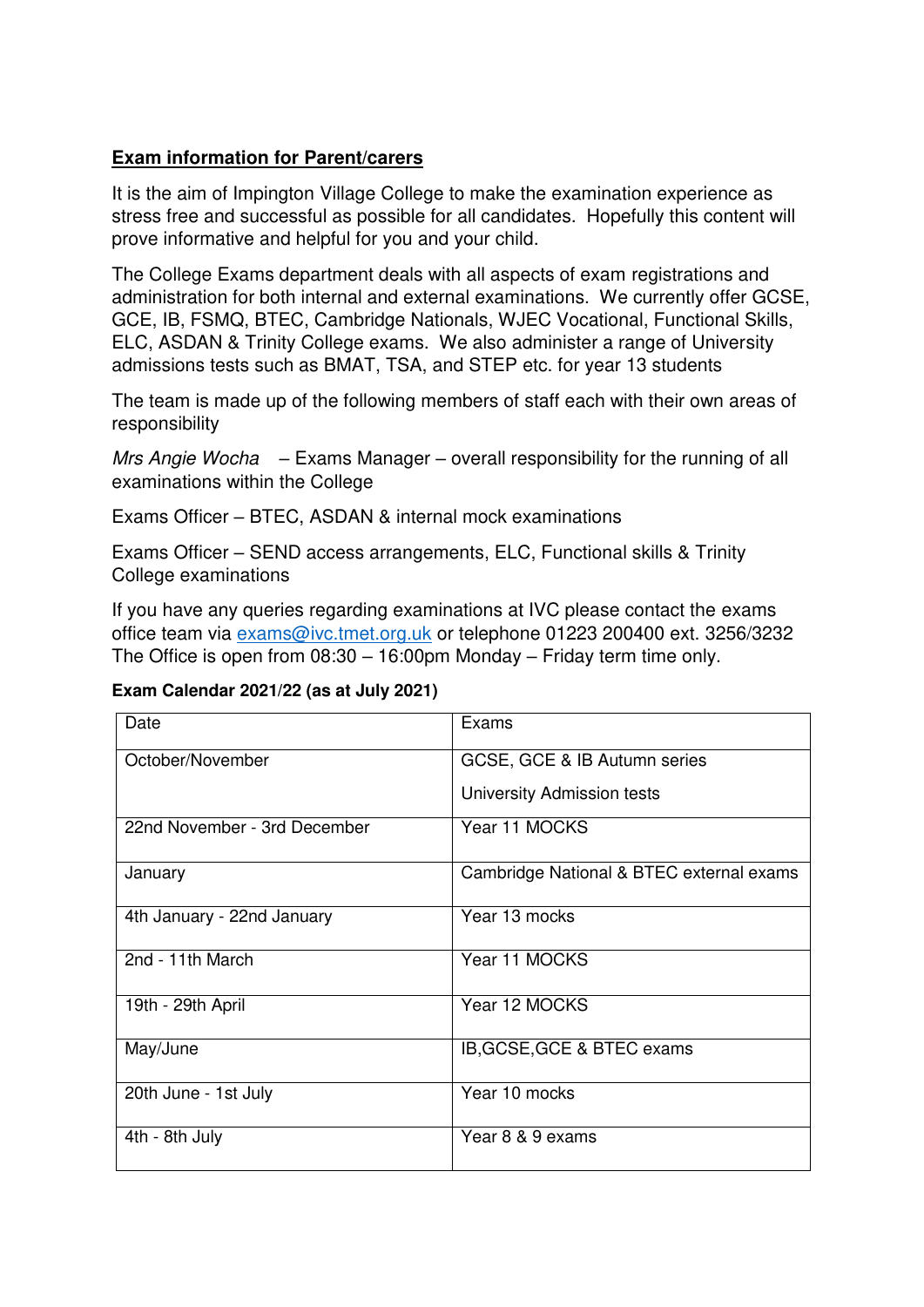## **Exam timetables**

Your child will be issued with their own individual timetable for all internal and external exams. These will be sent to their College email account via SIMS InTouch and can also be viewed on Edulink.

Students taking external examinations will receive a provisional exam timetable in the January of the year that they are due to sit their examinations. A further more detailed copy of their timetable will be issued at the end of April/beginning of May along with a copy of the College exams guidance booklet containing additional information and FAQ's. All external examinations start at 09.30am & 13.30pm promptly.

## **Exam contingency day**

Please note that each year the awarding bodies designate a contingency day for external examinations in case of any emergency changes to the examination schedule. At present we are still waiting for the exam boards to confirm when this will be.

Students will not be expected in College unless they have a scheduled examination on those days.

## **Exam essentials**

Please ensure that your child is fully equipped with the correct stationery needed for their exams. These should be in a transparent pencil case or a clear plastic bag and visible to the invigilators at all times. Listed below is the suggested key stationery that students will need for each exam:

- Clear pencil case
- Black pens x 2
- $\bullet$  Pencil x 2
- Eraser
- Ruler
- Calculator (if permitted)
- Protractors
- Compass

No food is allowed in the exam room. A small bottle of water with all labels removed and preferably with a pull top is the only drink allowed in the exam room.

## **Mobile Phones & electronic items**

We run both internal and external examinations according to examination board guidelines. Mobile phones and other electronic items are str**i**ctly forbidden in the exam rooms. If a student is found to have an item on them that is not allowed this will be reported to the awarding body and they may disqualify them from that paper. For exams held in the sports hall or gym mobile phones etc. should be left in the students bags which are locked in the changing room. For exams that are in the smaller venues and where bags are taken into the room students will be required to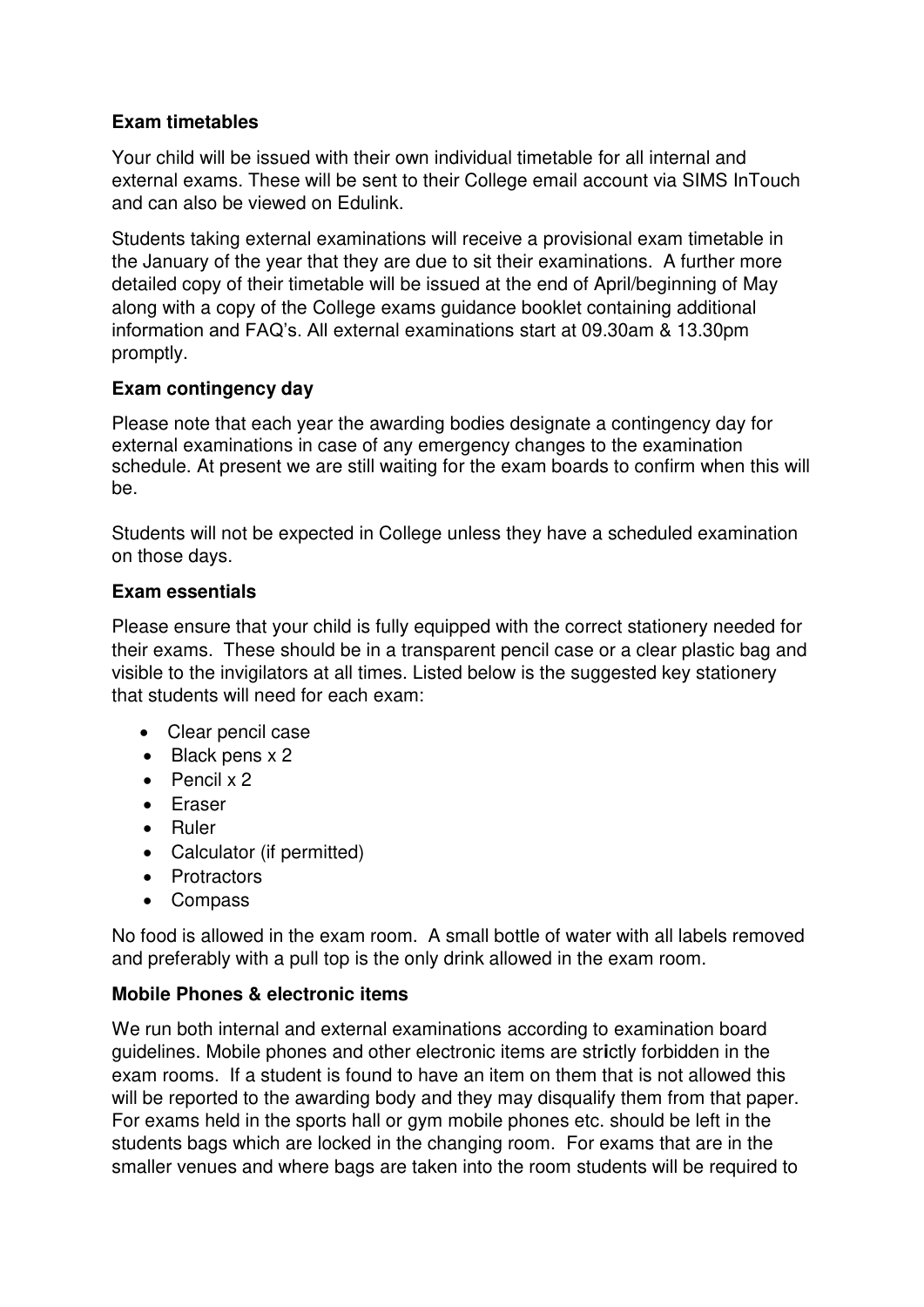place their phones and any other devices into the small plastic wallets that will be provided on each desk. These will be collected in by the invigilators and returned to them at the end of the exam.

## **Illness or difficulties at the time of exams**

Please inform the College at your earliest convenience if your child is experiencing any illness or difficulty at the time of the exams so that we can provide appropriate advice and assistance.

## **Results and post results services**

Internal exam results will be available to view on Edulink following each internal exam series

External exam results will be available as follows:

| $\bullet$ IB results day       | 5 <sup>th</sup> July 2021             |
|--------------------------------|---------------------------------------|
| • GCE & Level 3 results day    | Tuesday 10 <sup>th</sup> August 2021  |
| • GCSE & Level 1/2 results day | Thursday 12 <sup>th</sup> August 2021 |

IB students will be able to access their results online using the pin number that will be provided to them. All other results will be emailed to your child's College email account via SIMS InTouch on results day from 08:00am onwards. A paper copy of results will also be available to collect from College between 10:00-12:00 pm on results day. Unfortunately due to security reasons we are unable to send external results to students personal email accounts or over the telephone.

#### **Post results**

For external exams the awarding bodies make available a range of post results services such as a review of marking, access to script etc following the publication of results. Before any application can be made the relevant application form must be completed providing the candidates consent and payment of the appropriate fee – please note that grades can stay the same, go down or go up so it is recommended that your child consult the relevant Lead practioner of the subject as to the advisability of requesting a review of results.

## **Certificates**

Exam certificates for all external exams will be available for collection from the College reception from the start of December onwards. Further details will be sent to your child regarding this during the autumn term. IB certificates will be posted home during the autumn term once the College have received them.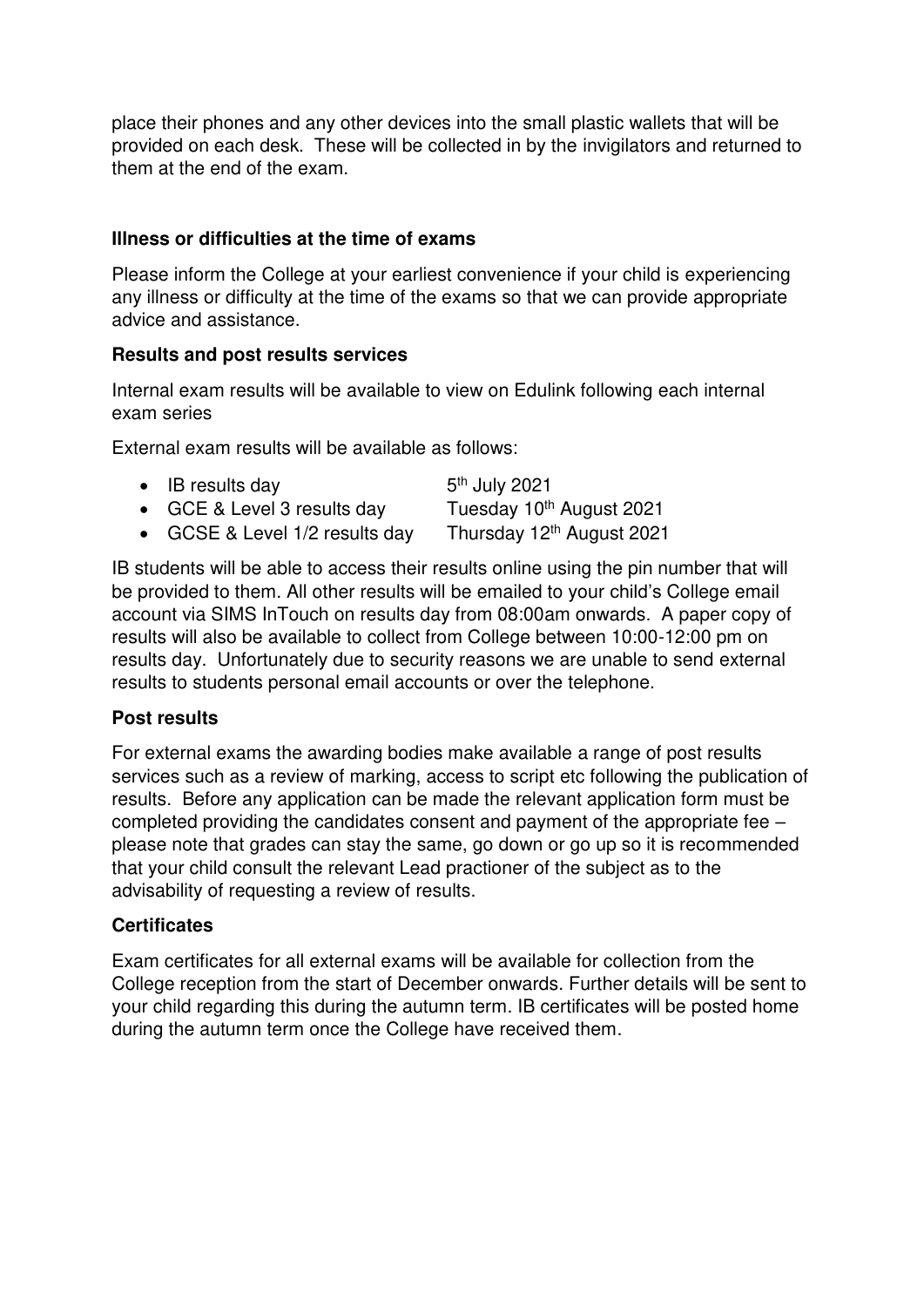| <b>GCSE Subject</b>               | <b>Entry Code</b> | <b>Awarding body</b> |
|-----------------------------------|-------------------|----------------------|
| <b>Biology</b>                    | 8461              | <b>AQA</b>           |
| Chemistry                         | 8462              | <b>AQA</b>           |
| <b>Combined Science</b>           | 8464              | <b>AQA</b>           |
| Dance                             | 8236              | <b>AQA</b>           |
| Design & Technology               | 8552              | <b>AQA</b>           |
| English Language                  | 8700              | <b>AQA</b>           |
| English Literature                | 8702              | <b>AQA</b>           |
| Geography                         | 8035              | <b>AQA</b>           |
| Physics                           | 8463              | <b>AQA</b>           |
| <b>Religious Studies</b>          | 8062MA            | <b>AQA</b>           |
| French                            | 1FRO              | Edexcel              |
| German                            | 1GNO              | Edexcel              |
| Japanese                          | 1JAO              | Edexcel              |
| Maths                             | 1MA1              | Edexcel              |
| Spanish                           | 1SPO              | Edexcel              |
| <b>Business Studies</b>           | J204              | <b>OCR</b>           |
| <b>Computer Science</b>           | J276              | <b>OCR</b>           |
| <b>Drama</b>                      | J361B             | <b>OCR</b>           |
| History                           | <b>J411AF</b>     | OCR                  |
| Latin                             | <b>J282G</b>      | <b>OCR</b>           |
| <b>Media Studies</b>              | <b>J200A</b>      | <b>OCR</b>           |
| <b>Music</b>                      | <b>J536A</b>      | <b>OCR</b>           |
| <b>Physical Education</b>         | J587              | <b>OCR</b>           |
| Art & Design                      | C650QS            | <b>WJEC</b>          |
| <b>Hospitality &amp; Catering</b> | 5569QA            | <b>WJEC</b>          |
| Photography                       | C656QS            | <b>WJEC</b>          |

# **KS4 Subject codes and awarding bodies as at July 2021**